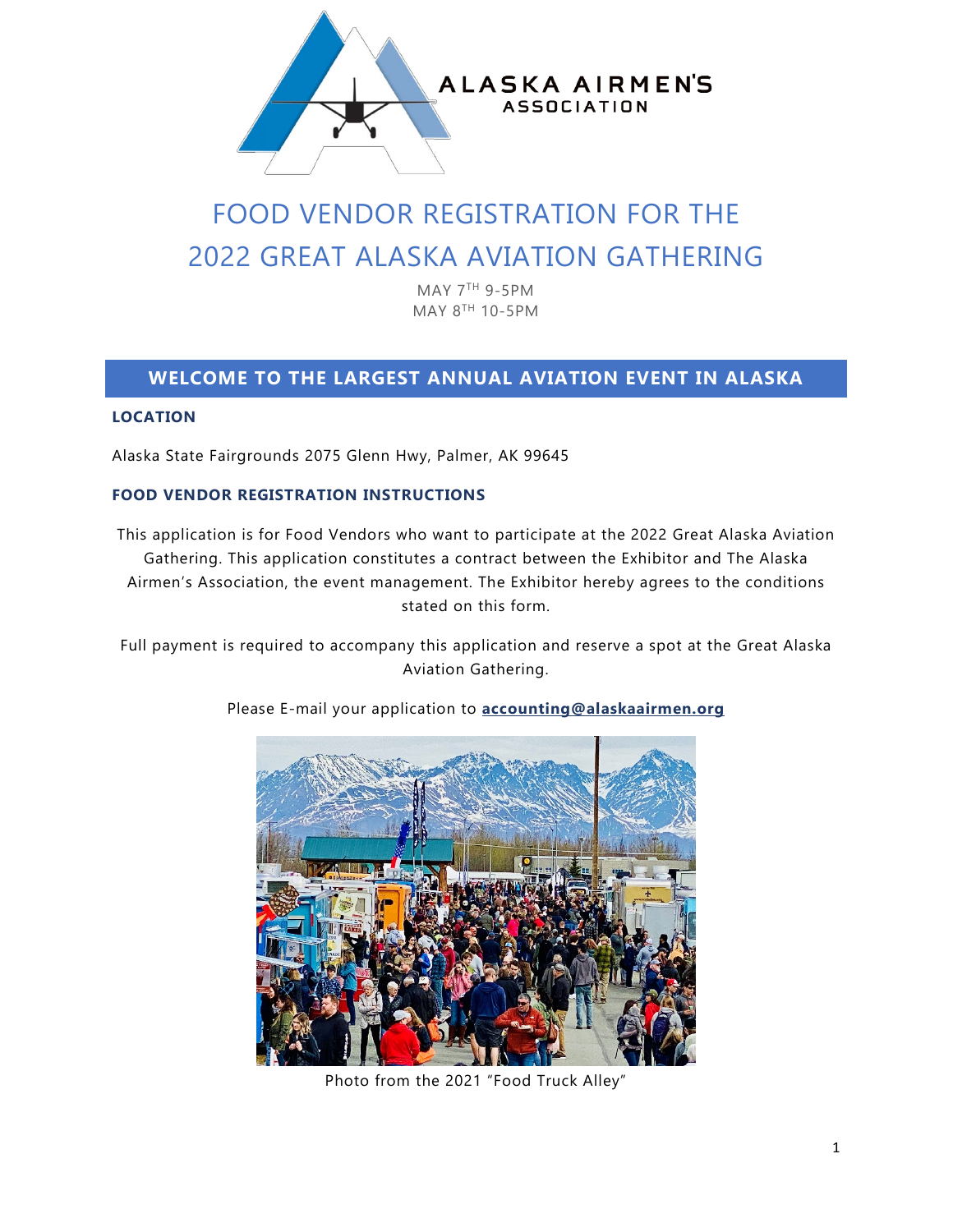## Food Vendor Description/Pricing

**FOOD VENDORS MUST BE WEARING MASKS AT ALL TIMES.**

**ALL CONDIMENTS MUST BE INDIVIDUALLY PROVIDED, NO SHARED CONDIMENTS.**

**\$450 -** FOOD VENDOR

### **LOCATION:**

o **Alaska State Fairgrounds:** Food Vendors will be located on the purple and red trails of the fairgrounds. Electricity is provided but water and waste services are **not** available.

| <b>TOTAL:</b> |  |
|---------------|--|

# Primary Contact Person & Mailing Information

| NAME:                   |
|-------------------------|
|                         |
| EMAIL:                  |
|                         |
| <b>COMPANY NAME:</b>    |
|                         |
| <b>MAILING ADDRESS:</b> |
|                         |
|                         |
|                         |
| <b>PHONE NUMBER:</b>    |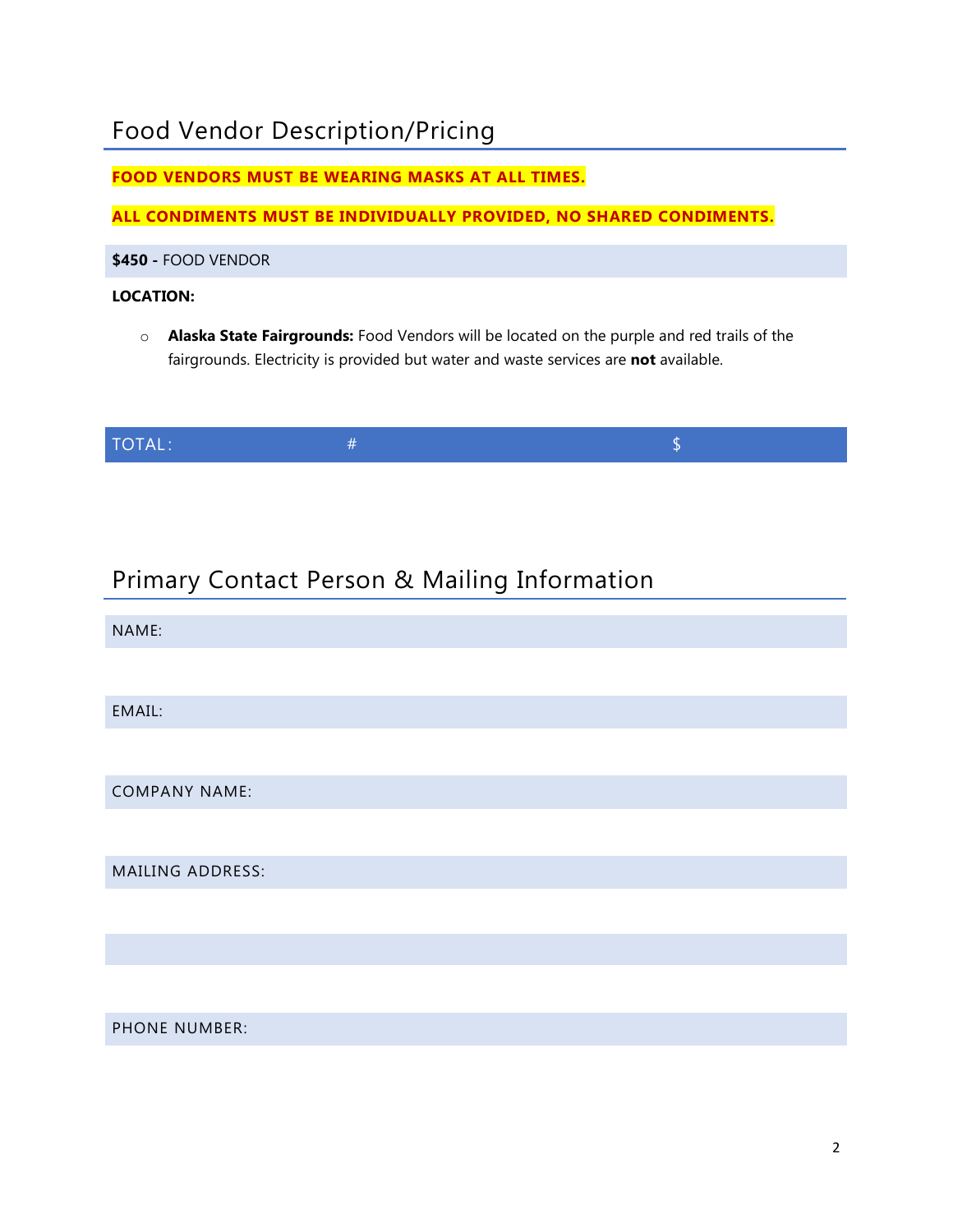# Required Information

COMPANY DESCRIPTION

CONCESSION VENDOR TYPE

TRUCK OR TRAILER DIMENSIONS – IF APPLICABLE (L X W X H)

LOCATION OF RETAIL WINDOW (OUTDOOR TRUCK ONLY)

WHAT TYPE OF FOOD WILL YOU BE SELLING?

EXTERNAL HAZMAT EQUIPMENT (SELECT ALL THAT APPLY – TRUCKS & TRAILERS ONLY)

- o Propane
- o Generator

SPECIAL REQUESTS (THESE ARE NOT GUARANTEED)

WOULD YOU LIKE A FREE 2021 GREAT ALASKA AVIATION GATHERING POSTER?

Yes - Large Poster (18" X 24")

Yes – Small Poster (12" X 18")

No thanks!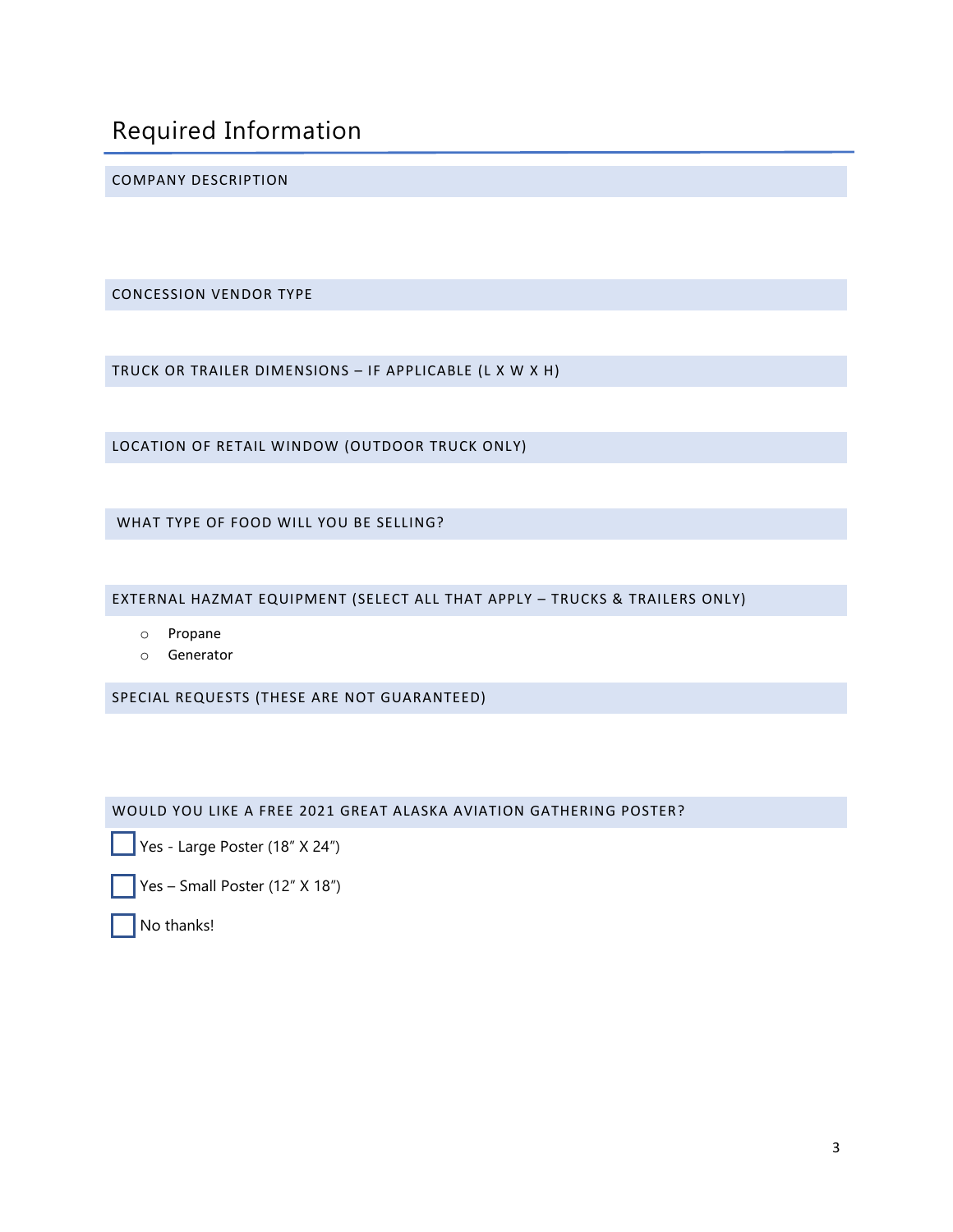### **\$10** - CITY OF PALMER SPECIAL EVENT BUSINESS LICENSE

o All food vendors must be licensed with the City of Palmer. The easiest method is to obtain a Special Event Business License by completing the attached application (Refer to page 7). .

**The Alaska Airmen's Association will process and include your Special Events license in your exhibitor registration packet unless otherwise requested.**

### **Please see exhibitor FAQ for a full explanation of license and sales tax requirements.**

Here is a link to the FAQ's https://alaskaairmen.org/gathering-how-to-exhibit/#Faq

- I will file my own Special Event Business License
- I will complete the attached Special Event Business License
- I do not require a Special Event Business License

### Payment Methods

### **FULL PAYMENT IS REQUIRED BEFORE A SPACE IS SECURED AT THE SHOW.**

### **PAY ONLINE**

An invoice will be sent via Authorize.net for secure payments

### **PAY BY CHECK**

| ┃ |  |  |  |
|---|--|--|--|
|   |  |  |  |
|   |  |  |  |

Mailing Address:

The Alaska Airmen's Association 4200 Floatplane Drive Anchorage Ak 99502

o Memo: Food vendor, Tradeshow 2022

### **PAY BY PHONE**

Call us at (907) 245-1251 opt #2. We are in the office M-F 8AM-5PM AKST

### **PAY LATER**

This option is only available to food vendors. Vendors have the option to pay a \$100.00 **nonrefundable** deposit upon submission of their registration form. Complete payment must be submitted in full by April 4, 2022 to hold your spot at the show.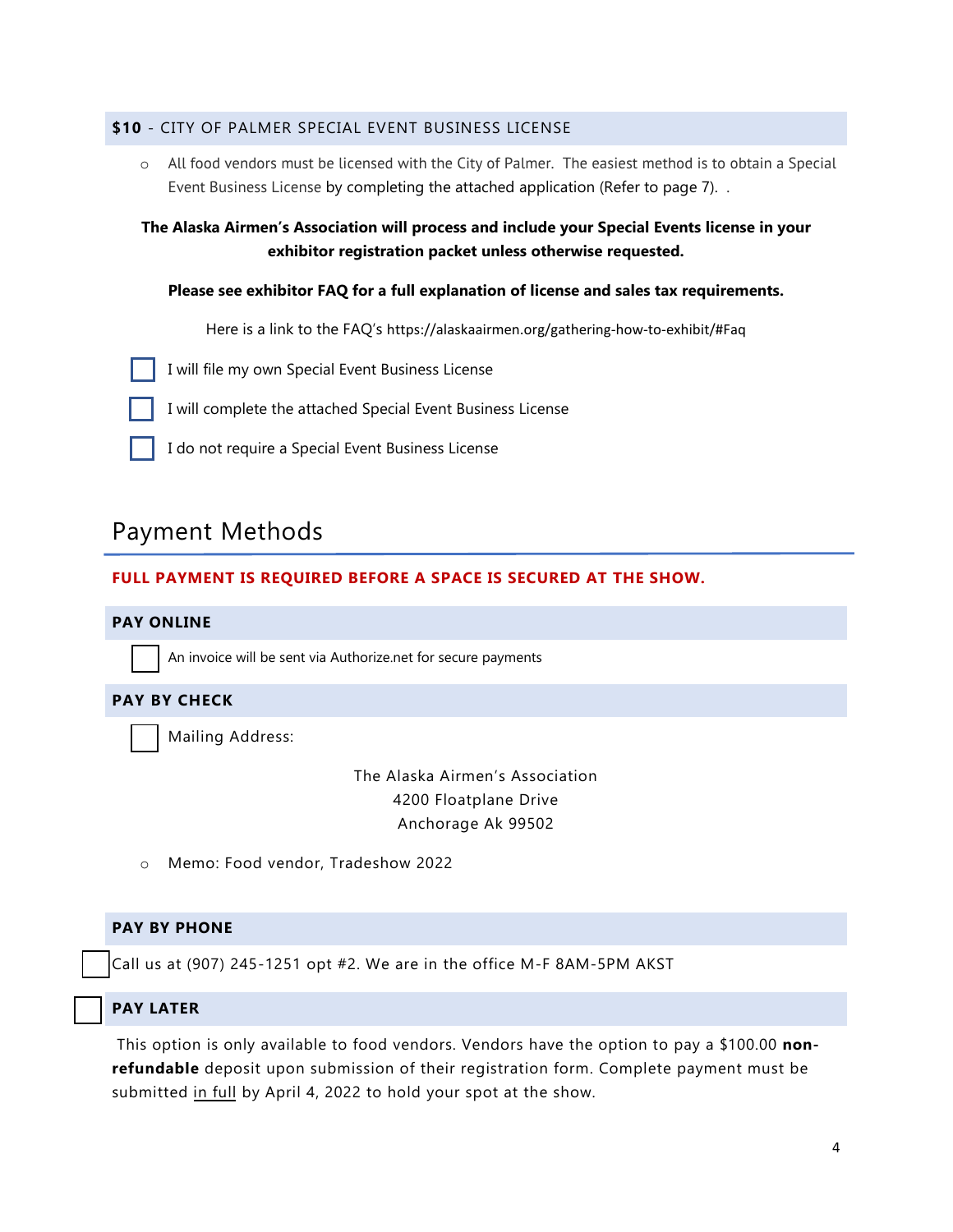#### **Terms and Agreement**

#### 1. USE OF SPACE

a. LIABILITY - The Exhibitor is entirely responsible for the space leased by him/ her and shall not injure, mar or deface the premises and the Exhibitor shall not drive, nor permit to be driven any nails, hooks, tacks or screws in any part of any building. Furthermore, Exhibitor shall not affix to the walls or windows of building and advertisement, signs, etc., or use Scotch tape, masking tape or any other adhesive type materials on painted surfaces. The Exhibitor agrees to reimburse the facility, and/or decorator, for any loss or damage to the premises or equipment occurring in the space leased to the Exhibitor. The Alaska Airmen's Association, its directors and their sponsors shall not be liable for failure to perform its obligations under this contract as a result of strikes, riots, acts of God, or any other causes beyond its control.

b. AISLES - The aisles, passageways and overhead spaces remain strictly under the control of the Management, and no sign, decorations, banners, advertising matter or special exhibits will be permitted in them except by special written permission of the Management. All exhibits and their personnel must remain within the confines of their own spaces and no Exhibitor will be permitted to erect signs or display products in such a manner as to obstruct the view, occasion injury or disadvantageously affect the display of other Exhibitors. No interference with the light or space of other Exhibitors will be permitted.

c. SPACE - The space contracted for is to be used solely for the Exhibitor whose name appears on the contract and it is agreed that Exhibitor whose name appears on the contract will not sublet or assign any portion of same without the verbal consent of the event coordinator. In the event the Exhibitor fails to occupy or use his space or to have his exhibit completed and in place by the opening of the show, he/she shall forfeit his right to the space, all prepaid rents, and upon demand pay any rental balance owing the Alaska Airmen's Association.

d. ALL DEMONSTRATIONS as promotional activities must be confined within the limits of the purchased space. Noise resulting therefrom may be deemed by the Management unsuitable or objectionable (applicable to Raven Hall Only).

e. RESTRICTIONS - The Show Coordinator reserves the right to restrict or remove exhibits, without refund, that may have been falsely entered, or may be deemed by the Show Coordinator unsuitable or objectionable. This restriction applies to noise, PA systems, persons, animals, conduct, objects, printed matter, or anything of a character that might be objectionable to the show or the Show Coordinator.

f. OFFENDERS will be asked to leave the area if any of the above are violated and, as an exhibitor offender, no refund will be given.

#### 2. RULES FOR EXHIBITS

a. ALL BOOTHS and decorations MUST concur with the facility regulations, city ordinances and local fire codes. Any violations may result in the removal of any materials found to be in violation. Materials for booth decorations and construction must be fire retardant. Contact the Management if at all in doubt.

b. INSTALLATIONS - Any special carpentry, wiring, electrical or other work, gas, steam, water or drainage connection shall be installed at Exhibitor's expense.

c. LICENSES - Any and all City, Municipal, State or Federal licenses, inspections or permits as required by law of any Exhibitor in the installation or operation of his/her display shall be obtained by the Exhibitor at his/her own expense prior to the opening of the show.

d. RIGHTS OF MANAGEMENT IN EVENT EXHIBITION IS NOT HELD - The Alaska Airmen's Association Inc. (AAAI) and its Directors shall not be liable for any damage or expense incurred by Exhibitors in the event the show is delayed, interrupted or not held as scheduled; and if for any reason beyond the control of AAAI the show is not held, AAAI may retain as much of the Amount paid by Exhibitors as is necessary to defray expenses already incurred by AAAI.

e. TERMS AND CONDITIONS - This Contract contains all the terms and conditions agreed on by the parties hereto, and no other agreements, oral or otherwise regarding the subject matter of this contract, shall be deemed to exist or to bind any of the parties hereto.

f. A SECURITY FOR RENTAL - Failure on the part of the Exhibitor to pay the rental as specified under the contract shall entitle the Management to seize all merchandise, materials, and exhibits displayed by the exhibitor at the within described show and to retain the same as security for any unpaid rental amount owing hereunder. Upon the expiration of seven days after such seizure, the Management shall have the right to dispose of same without notice to the Exhibitor in such manner as the Management, in its absolute discretion, deems appropriate. This can be done by public or private sale in the manner determined solely at Management's discretion, and without any obligation on the part of Management to effect any manner or publication respecting the date or any details or information as to when or how such sale is to be carried out.